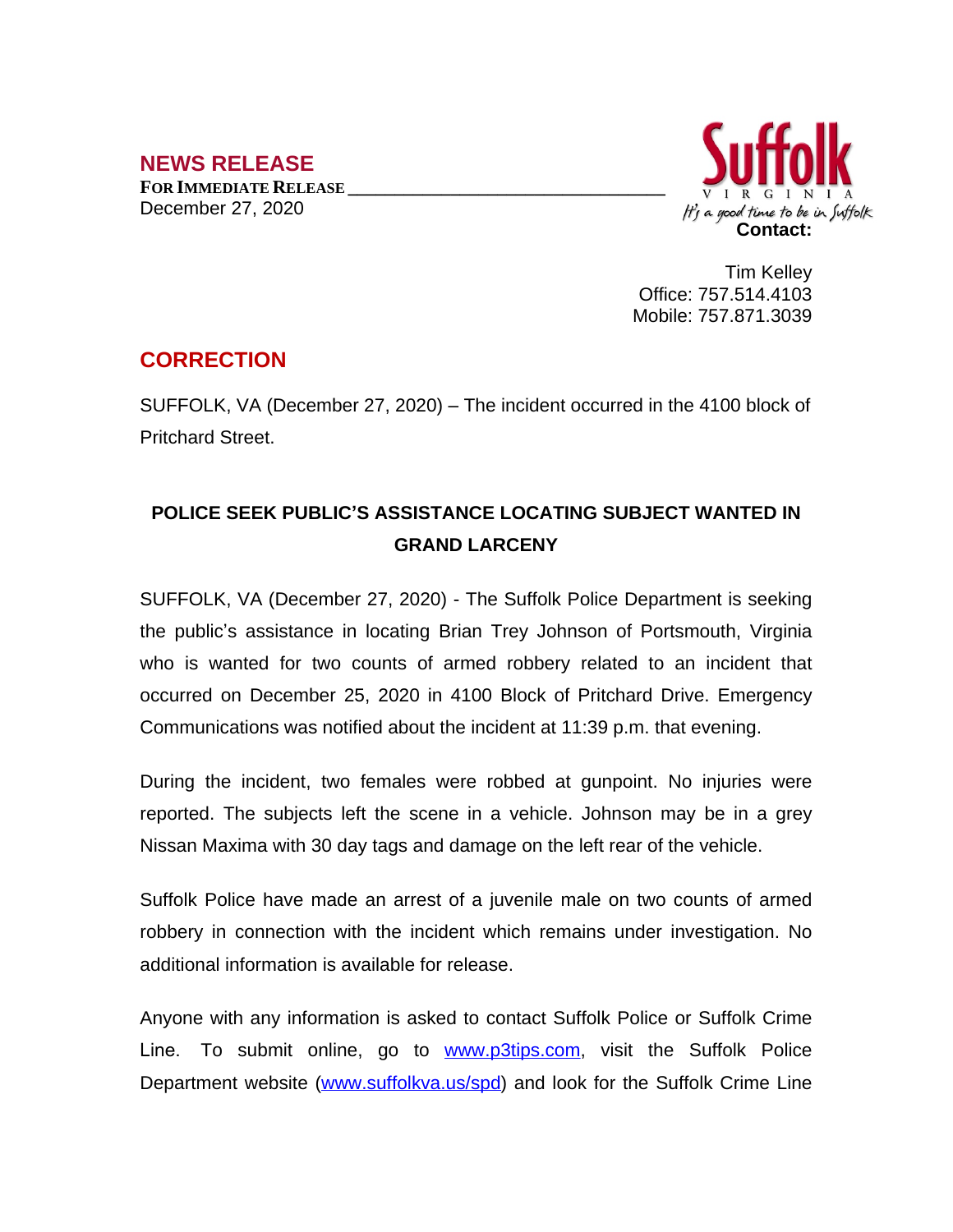link, or go to the Suffolk Police Department Facebook page at [www.facebook.com/suffolkpolicedepartment](http://www.facebook.com/suffolkpolicedepartment). You can also call 888-LOCK-U-UP, 1-888-562-5887, Option 5. Once a person submits a tip, they will be given a TIP ID and password. With this information they can login at p3tips.com and submit follow-up information, engage in two-way dialogue, be informed of the outcome of the tip, and access any pertinent reward information.